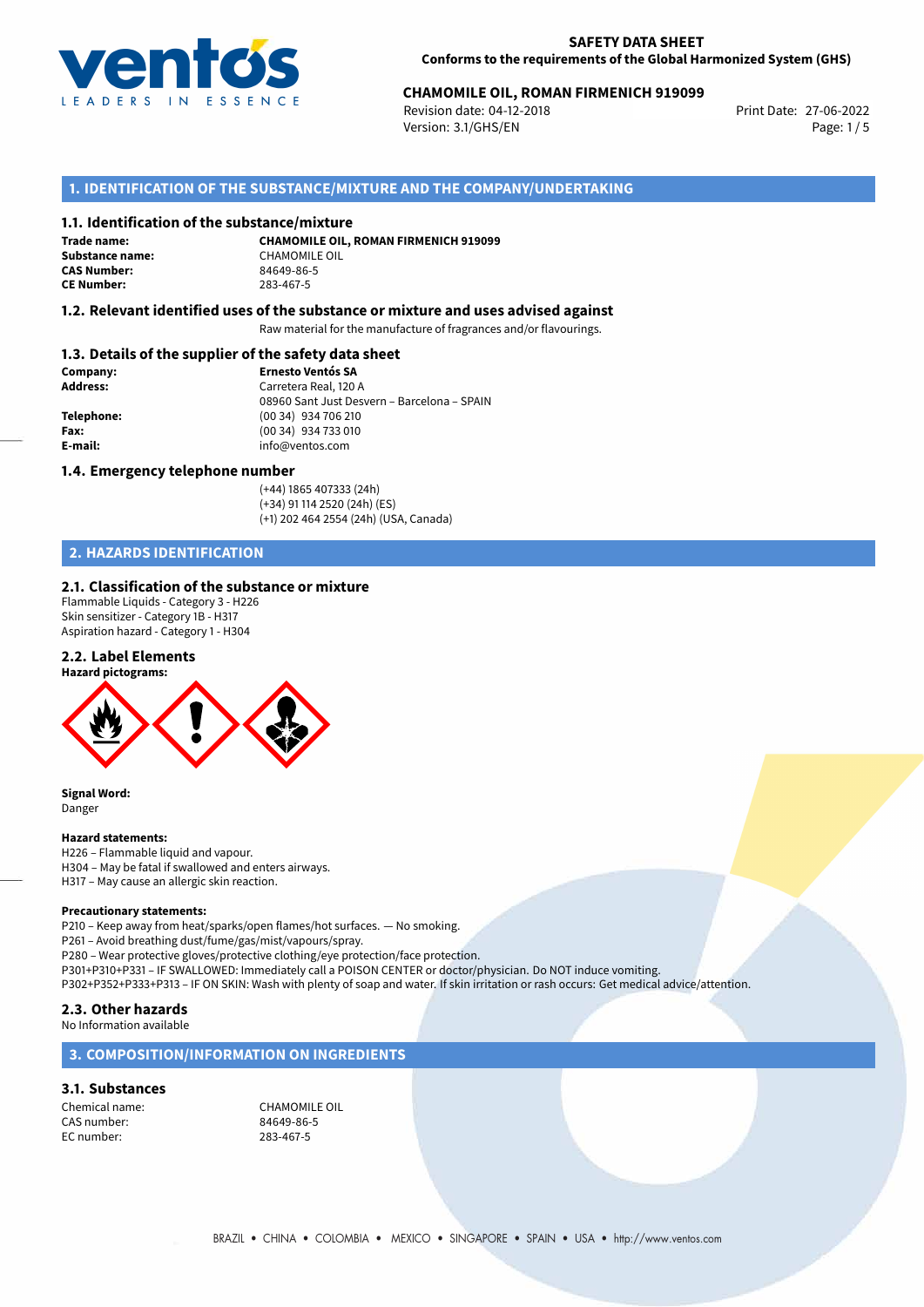

# 27-06-2022 **CHAMOMILE OIL, ROMAN FIRMENICH 919099**

Revision date: 04-12-2018 Version: 3.1/GHS/EN Page: 2 / 5

## **Hazardous constituents:**

| <b>Chemical Name</b> | % (w/w)       | <b>CAS No</b><br><b>EC No</b> | <b>Classification according to GHS</b>                                                                                                                                                                                                                                                                                                                                    |
|----------------------|---------------|-------------------------------|---------------------------------------------------------------------------------------------------------------------------------------------------------------------------------------------------------------------------------------------------------------------------------------------------------------------------------------------------------------------------|
| EUCALYPTOL           | $>1$ ; $<$ 10 | 470-82-6<br>207-431-5         | Flammable Liquids - Category 3 - H226<br>Acute Toxicity - Category 5 (oral) - H303<br>Skin Irritant - Category 3 - H316<br>Skin sensitizer - Category 1B - H317                                                                                                                                                                                                           |
| ALPHA-PINENE         | $>1$ ; $<$ 10 | $80 - 56 - 8$<br>201-291-9    | Flammable Liquids - Category 3 - H226<br>Acute Toxicity - Category 4 (oral) - H302<br>Skin Irritant - Category 2 - H315<br>Skin sensitizer - Category 1B - H317<br>Aspiration hazard - Category 1 - H304<br>Hazardous to the aquatic environment, short-term (acute) - Category 1 - H400<br>Hazardous to the aquatic environment, long-term (chronic) - Category 1 - H410 |

[See the full text of the hazard statements in section 16.](#page-4-0)

# **3.2. Mixtures**

Not applicable.

**4. FIRST-AID MEASURES**

## **4.1. Description of necessary first aid measures**

| Ingestion:    | Rinse mouth with water.<br>Obtain medical advice.<br>Keep at rest. Do not induce vomiting.                            |
|---------------|-----------------------------------------------------------------------------------------------------------------------|
|               | In case of contact with eyes, rinse immediately with plenty of water for at least 15 minutes and seek medical advice. |
| Eye contact:  |                                                                                                                       |
| Inhalation:   | Remove person to fresh air and keep at rest.                                                                          |
|               | Seek immediate medical advice.                                                                                        |
| Skin contact: | Take off immediately all contaminated clothing.                                                                       |
|               | Thoroughly wash affected skin with soap and water.                                                                    |
|               | Seek medical attention if symptoms persist.                                                                           |

#### **4.2. Most important symptoms and effects, both acute and delayed** No information available.

# **4.3. Indication of any immediate medical attention and special treatment needed**

No information available.

## **5. FIRE-FIGHTING MEASURES**

## **5.1. Extinguishing Media**

Water spray, carbon dioxide, dry chemical powder or appropriate foam. For safety reasons do not use full water jet.

#### **5.2. Special hazards arising from the substance or mixture**

Known or Anticipated Hazardous Products of Combustion: Emits toxic fumes under fire conditions.

## **5.3. Advice for firefighters**

High temperatures can lead to high pressures inside closed containers. Avoid inhalation of vapors that are created. Use appropriate respiratory protection. Do not allow spillage of fire to be poured into drains or watercourses. Wear self-contained breathing apparatus and protective clothing.

# **6. ACCIDENTAL RELEASE MEASURES**

# **6.1. Personal precautions, protective equipment and emergency procedures**

Evacuate surronding areas. Ensure adequate ventilation. Keep unnecessary and unprotected personnel from entering. Do not breathe vapor/spray. Avoid contact with skin and eyes. Information regarding personal protective measures: see section 8.

#### **6.2. Environmental precautions**

To avoid possible contamination of the environment, do not discharge into any drains, surface waters or groundwaters.

## **6.3. Methods and materials for containment and cleaning up**

Cover with an inert, inorganic, non-combustible absorbent material (e.g. dry-lime, sand, soda ash).

Place in covered containers using non-sparking tools and transport outdoors.

Avoid open flames or sources of ignition (e.g. pilot lights on gas hot water heater).

Ventilate area and wash spill site after material pickup is complete.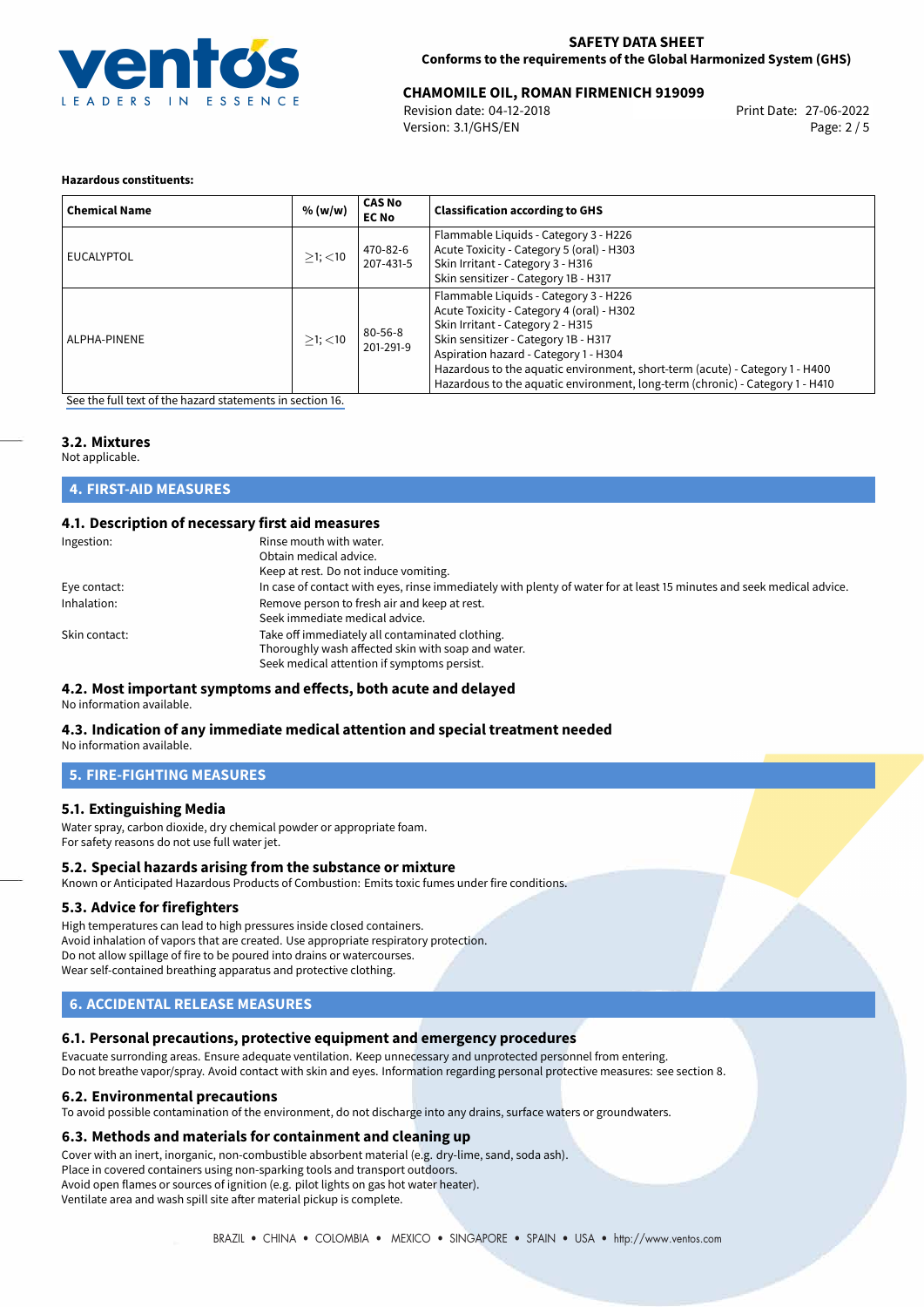

# 27-06-2022 **CHAMOMILE OIL, ROMAN FIRMENICH 919099**

Revision date: 04-12-2018 Version: 3.1/GHS/EN Page: 3 / 5

## **6.4. Reference to other sections**

Information regarding exposure controls, personal protection and disposal considerations can be found in sections 8 and 13.

## **7. HANDLING AND STORAGE**

### **7.1. Precautions for safe handling**

Do not store or handle this material near food or drinking water. Do not smoke. Avoid contact with the eyes, skin and clothing. Wear protective clothing and use glasses. Observe the rules of safety and hygiene at work. Keep in the original container or an alternative made from a compatible material.

# **7.2. Conditions for safe storage, including any incompatibilities**

Store in tightly closed and preferably full containers in a cool, dry and ventilated area, protected from light. Keep away from sources of ignition (e.g. hot surfaces, sparks, flame and static discharges). Keep away from incompatible materials (see section 10).

## **7.3. Specific end use(s)**

No information available.

# **8. EXPOSURE CONTROLS AND PERSONAL PROTECTION**

## **8.1. Control parameters**

Components with occupational exposure limits: None known.

## **8.2. Exposure controls**

Measures should be taken to prevent materials from being splashed into the body. Provide adequate ventilation, according to the conditions of use. Use a mechanical exhaust if required.

### **8.3. Individual protection measures, such as personal protective equipment**

| Eye/Face protection:             | Chemical safety goggles are recommended. Wash contaminated goggles before reuse.                                                      |  |  |
|----------------------------------|---------------------------------------------------------------------------------------------------------------------------------------|--|--|
| Hand Protection:                 | Chemical-resistant gloves are recommended. Wash contaminated gloves before reuse.                                                     |  |  |
| Body protection:                 | Personal protective equipment for the body should be selected based on the task being performed and the risks<br>involved.            |  |  |
| Respiratory Protection:          | In case of insufficient ventilation, use suitable respiratory equipment.                                                              |  |  |
| Environmental exposure controls: | Emissions from ventilation or process equipment should be checked to ensure they comply with environmental<br>protection legislation. |  |  |
|                                  | In some cases, filters or engineering modifications to the process equipment will be necessary to reduce emissions to                 |  |  |
|                                  | acceptable levels.                                                                                                                    |  |  |

# **9. PHYSICAL AND CHEMICAL PROPERTIES**

## **9.1. Information on basic physical and chemical properties**

| Appearance:                            | Liquid                    |
|----------------------------------------|---------------------------|
| Colour:                                | Conforms to standard      |
| Odour:                                 | Conforms to standard      |
| Odour theshold:                        | Not determined            |
| pH:                                    | Not determined            |
| Melting point/freezing point:          | Not determined            |
| Boling point/boiling range:            | Not determined            |
| Flash point:                           | $52^{\circ}$ C            |
| Evaporation rate:                      | Not determined            |
| Flammability:                          | Not determined            |
| Lower flammability/Explosive limit:    | Not determined            |
| Upper flammability/Explosive limit:    | Not determined            |
| Vapour pressure:                       | 13,33226 (Pa)             |
| Vapour Density:                        | Not determined            |
| Density:                               | $0,9-0,915$ g/mL (20°C)   |
| Relative density:                      | $0,9-0,915(20^{\circ}C)$  |
| Water solubility:                      | <b>INSOLUBLE IN WATER</b> |
| Solubility in other solvents:          | SOLUBLE IN ETHANOL        |
| Partition coefficient n-octanol/water: | Not determined            |
| Auto-ignition temperature:             | Not determined            |
| Decomposition temperature:             | Not determined            |
| Viscosity, dynamic:                    | Not determined            |
|                                        |                           |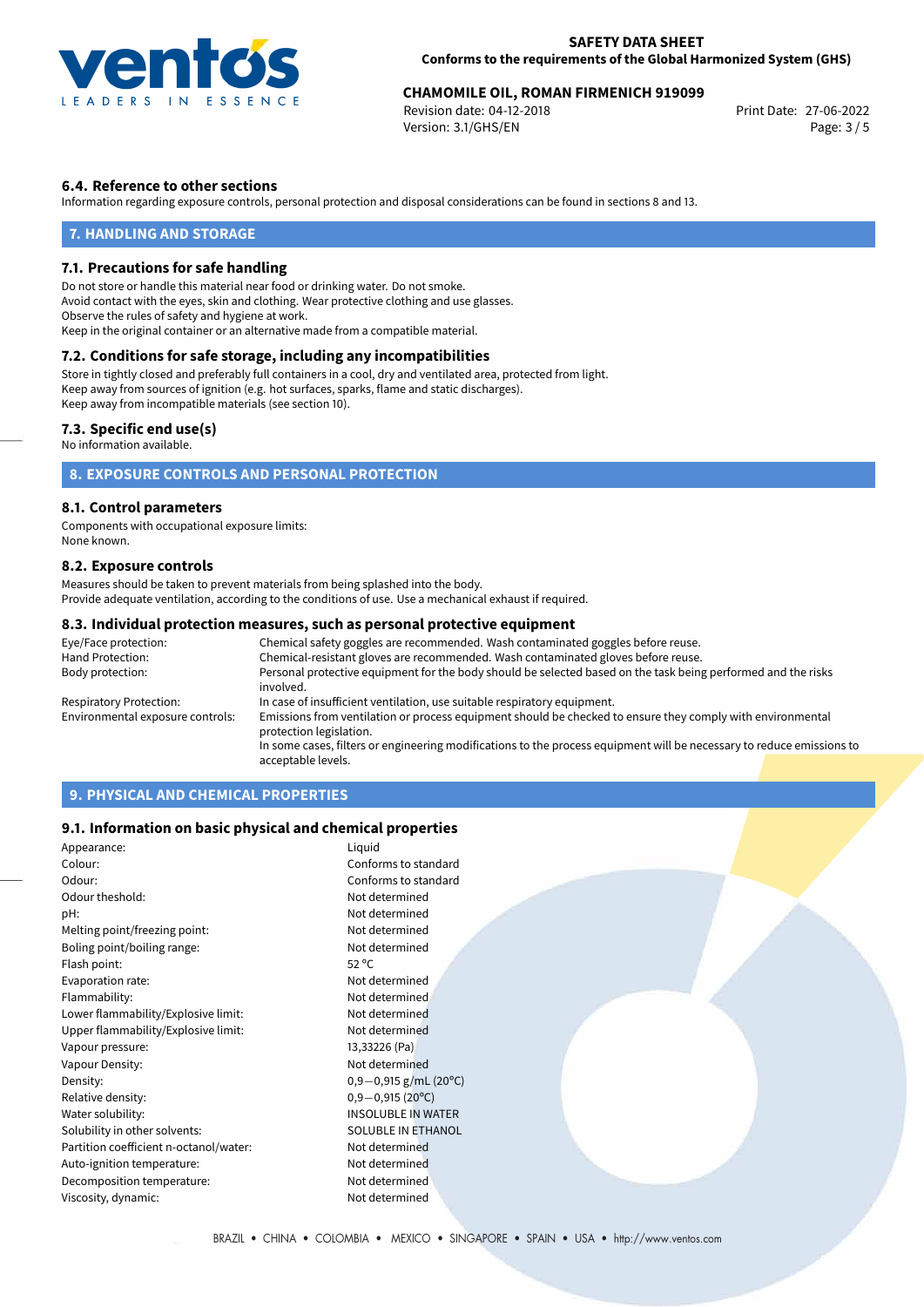

# 27-06-2022 **CHAMOMILE OIL, ROMAN FIRMENICH 919099**

Revision date: 04-12-2018 Version: 3.1/GHS/EN Page: 4 / 5

| Viscosity, kinematic: |  |
|-----------------------|--|
| Explosive properties: |  |
| Oxidising properties: |  |

Not determined Not determined Not determined

# **10. STABILITY AND REACTIVITY**

## **10.1. Reactivity**

No hazardous reactions if stored and handled as prescribed/indicated.

### **10.2. Chemical stability**

The product is stable if stored and handled as prescribed/indicated.

## **10.3. Possibility of hazardous reactions**

No hazardous reactions if stored and handled as prescribed/indicated.

#### **10.4. Conditions to Avoid**

Conditions to Avoid: Excessive heat, flame or other ignition sources.

#### **10.5. Incompatible materials**

Avoid contact with strong acids and bases and oxidizing agents.

#### **10.6. Hazardous decomposition products**

During combustion may form carbon monoxide and unidentified organic compounds.

# **11. TOXICOLOGICAL INFORMATION**

| <b>Acute toxicity</b>             | Based on the data available, the criteria for classification are not met. |
|-----------------------------------|---------------------------------------------------------------------------|
| Skin corrosion/irritation         | Based on the data available, the criteria for classification are not met. |
| Serious eye damage/irritation     | Based on the data available, the criteria for classification are not met. |
| Respiratory or skin sensitisation | May cause an allergic skin reaction.                                      |
| Germ cell mutagenicity            | Based on the data available, the criteria for classification are not met. |
| Carcinogenicity                   | Based on the data available, the criteria for classification are not met. |
| <b>Reproductive toxicity</b>      | Based on the data available, the criteria for classification are not met. |
| <b>STOT-single exposure</b>       | Based on the data available, the criteria for classification are not met. |
| <b>STOT-repeated exposure</b>     | Based on the data available, the criteria for classification are not met. |
| <b>Aspiration hazard</b>          | May be fatal if swallowed and enters airways.                             |

# **12. ECOLOGICAL INFORMATION**

#### **12.1. Toxicity**

**Assessment:**

Based on the data available, the criteria for classification are not met. **Experimental/calculated data:** No information available.

#### **12.2. Degradability**

- No information available.
- **12.3. Bioaccumulative potential**

No information available.

#### **12.4. Soil mobility** No information available.

# **12.5. Other adverse effects**

See also sections 6, 7, 13 and 15 Do not allow to get into waste water or waterways.

# **13. DISPOSAL CONSIDERATIONS**

### **13.1. Waste treatment methods**

Dispose of in accordance with national and local environmental regulations.